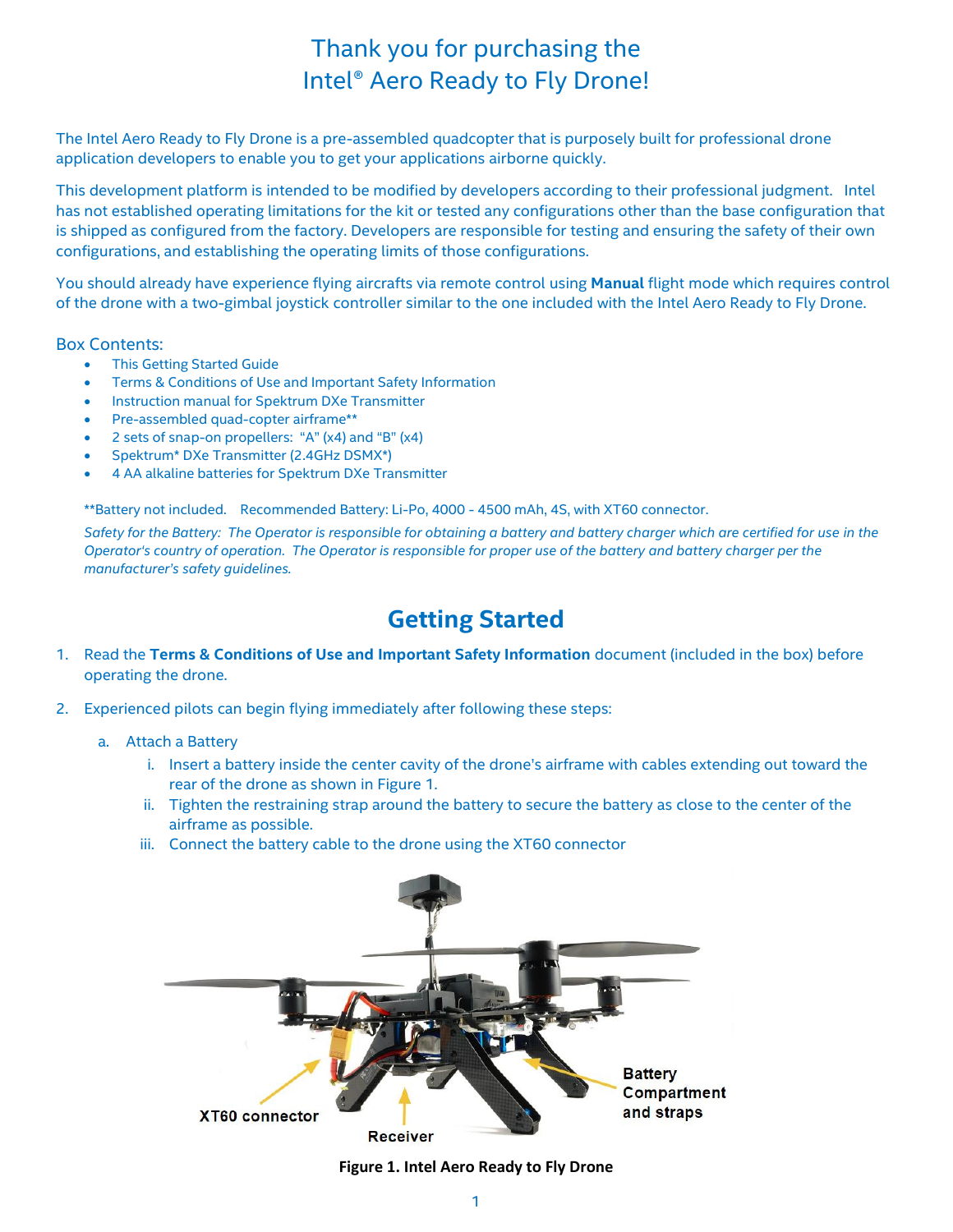# b. Set up the GPS Antenna (see Figure 2)

i. Raise the GPS antenna mast 90° until vertical then tighten the antenna base cover



**Figure 2. Raising the GPS Antenna Mast**

# c. Attach the propellers (see Figure 3 )

- i. Identify propellers marked as "A" and "B" on top of the propeller blade.
- ii. Attach each propeller to its corresponding labeled motor by pressing down and twisting counterclockwise (for "A" propellers) and clockwise (for "B" propellers) until each propeller latches securely.
- iii. To detach the propeller, press the center hub of the propeller while twisting the propeller blade in the opposite direction used when attaching.



**Figure 3. Propeller Identification**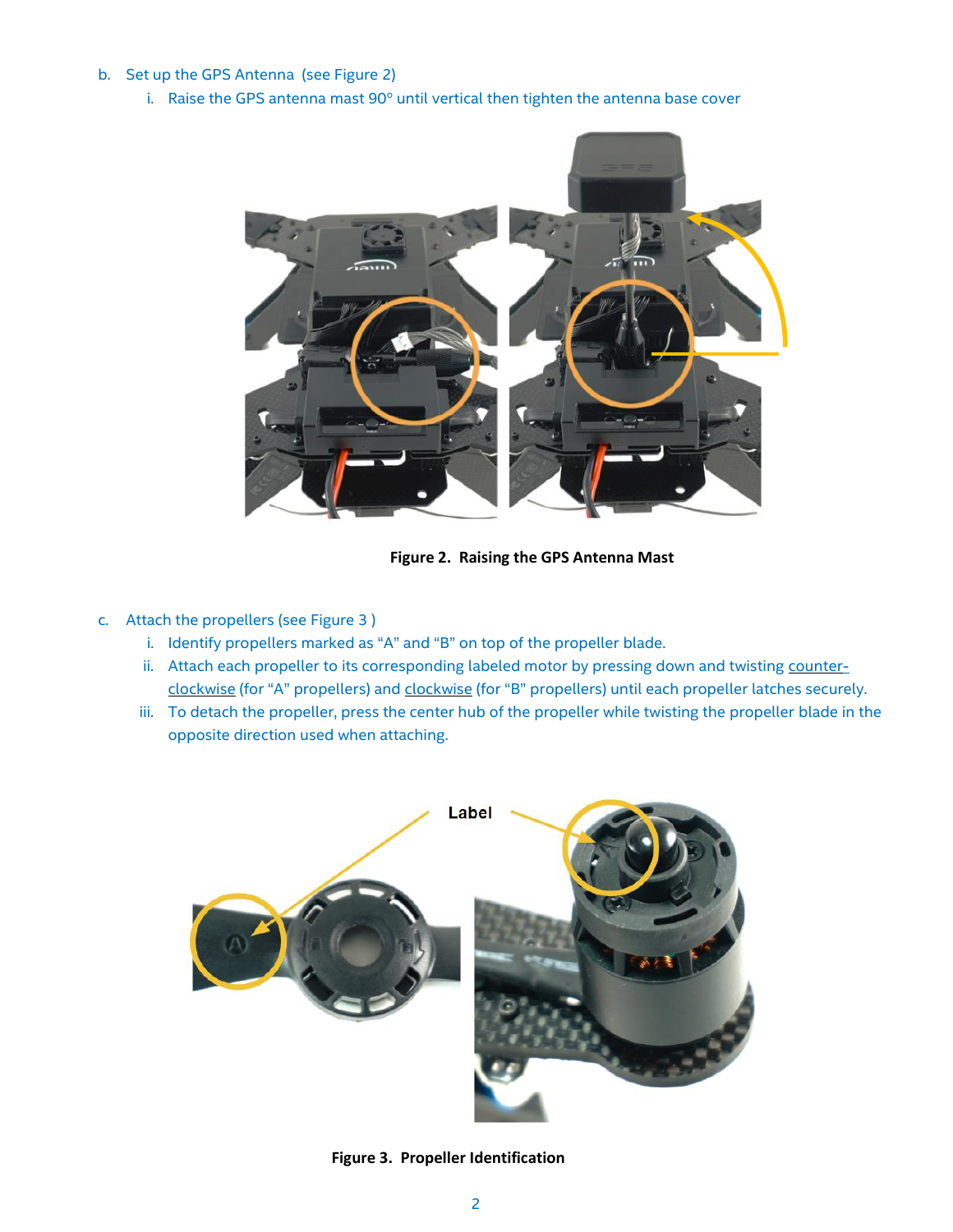- d. Prepare the remote control transmitter (see Figure 4)
	- i. Install the 4 AA alkaline batteries in the transmitter.
	- ii. Flip all toggle switches UP or AWAY from the pilot.
		- The Flight Mode switch should be set to **Manual** (mode 0) until you arm the motors in Step 3.d.
	- iii. Turn ON the transmitter by sliding its power switch UP (located between the two gimbal sticks) The transmitter's power LED will turn to steady orange and a two-tone "rising chirp" will be heard.



**Figure 4. Remote Control Transmitter**

- 3. Prepare to Fly
	- a. Perform all pre-flight safety procedures as follows:

#### **Pre-Flight Safety Check**

Perform this safety check before each flight of the drone (also referred to as UAV). Verify the following:

- 1. The flight zone is clear with enough open space outdoors for take-off and landing (no people, animals, or obstacles within a radius of 10 meters).
- 2. Propellers are in working condition and attached securely to the motors.
- 3. All drone components and wires are securely attached to the airframe and do not impede the path of the propellers.
- 4. The drone battery is properly charged. Connect the battery to the UAV circuitry only when in use.
- 5. The drone battery is secured to the airframe.
- 6. The battery for the remote control transmitter is properly charged.
- 7. Communication between the remote control transmitter and the drone is functioning properly. (step c, below)
- 8. **Arm the motors only after people, animals, and obstacles are at a safe distance**.

**WARNING**: Check airworthiness of the drone before each flight, especially after any incident like a hard landing. Do not fly the drone if any part of the aircraft appears to be damaged or malfunctioning. Always perform the Pre-Flight Safety Check before each flight.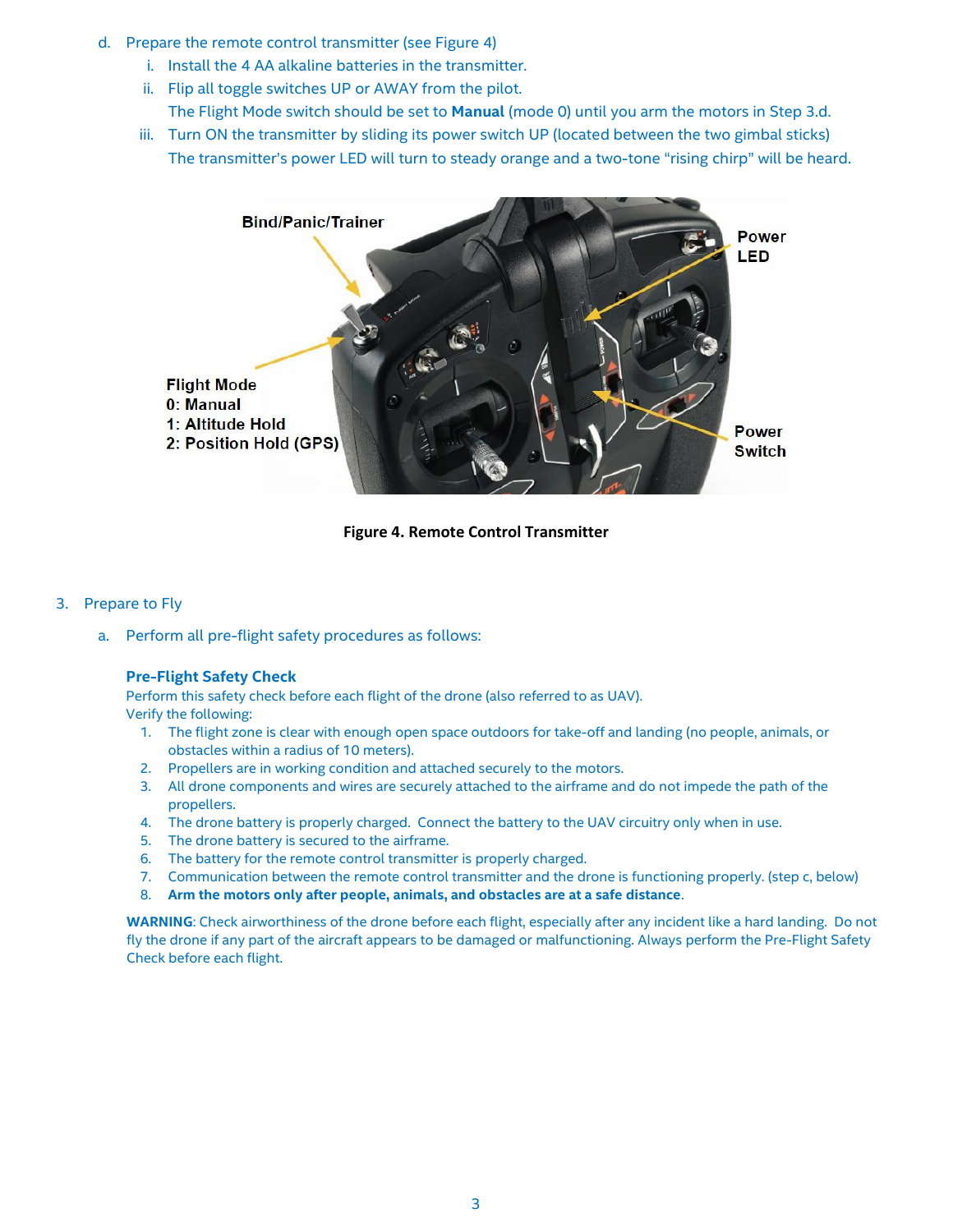# b. Turn ON the Drone

i. Press the power button on the drone (**Figure 5**) for about 1 second. The two blue LEDs immediately adjacent to the power button will illuminate a steady blue and the cooling fan will spin.



**Figure 5. Power Button**

- c. Verify the remote control transmitter is paired to the drone
	- i. Verify the orange LED on the remote control receiver located on the bottom side of the drone (**Figure 6**) is illuminated and steady orange. *If the LED is blinking or not ON, please check the troubleshooting tips.*



**Figure 6. Receiver LED Indicates Connection Status with Transmitter**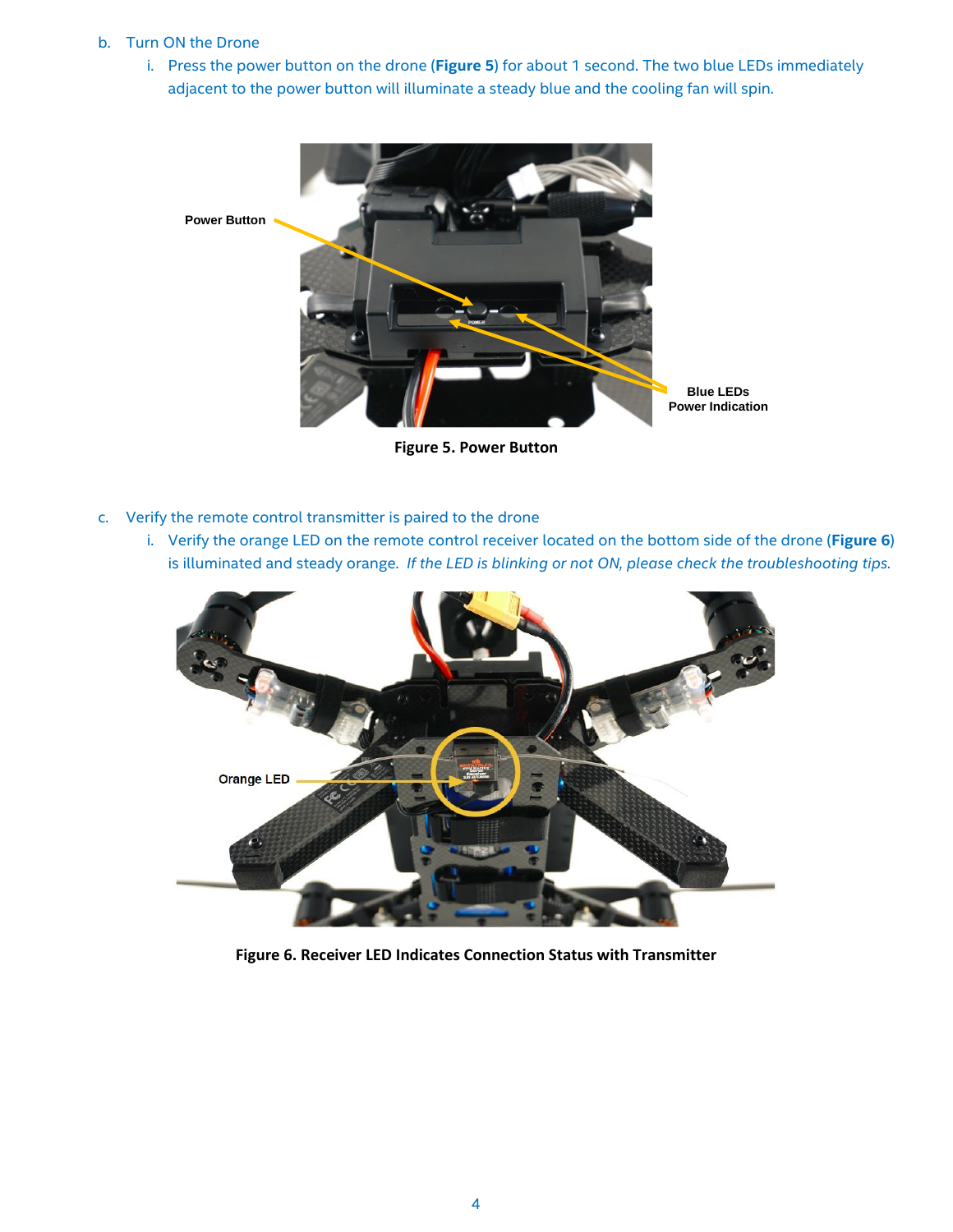#### d. Arming and Disarming the Motors

The following instructions assume default factory settings. If you modify the Flight Mode configurations, these instructions may not apply.

i. Press the left gimbal stick toward the bottom right. Hold for about 2 seconds. (Figure 7) The motors will start spinning.



# **CAUTION – MOTORS WILL SPIN – STAY CLEAR OF THE PROPELLERS**

#### **Figure 7. Transmitter Controls for Arming and Disarm the Drone Motors**

NOTE: When flying indoors, or areas where there is a weak GPS signal, use **Manual** flight mode (mode 0).

- ii. To disarm the motors, press the left gimbal stick toward the bottom left. Hold for about 2 seconds. (Figure 7) The motors will stop spinning.
- e. Choose the appropriate Flight Mode
	- i. INDOOR FLIGHTS: use **Manual** flight mode (mode 0). *Manual flight mode requires reasonable piloting skills. Until you are experienced, use caution while operating in this mode.*
	- ii. OUTDOOR FLIGHTS: use either **Position Hold (GPS)** (mode 2) or **Manual** (mode 0).

*It is recommended to use Position Hold (GPS) (mode 2) when flying outdoors for greater flight stability. Note that this mode relies upon the drone locking onto a GPS signal. For best performance, place the drone in an area that has clear line of sight to the sky and wait at least 2 minutes before attempting to fly in Position Hold (GPS) mode. This will allow the drone to achieve GPS signal lock. To see the GPS signal strength status, follow the instructions on page 7 "For Developers and Advanced Users" to install and use the QGroundControl application.*

#### 4. Takeoff

a. Slowly increase throttle by pushing the left gimbal stick upward. When flying in **Manual** flight mode, be especially prepared to compensate for any unwanted yaw and tilt during takeoff.

# 5. Land the Drone

- a. It is easier to land the drone using **Position Hold (GPS)** flight mode, which allows for a more controlled rate of decent and stability.
- b. Landing safely in **Manual** flight mode requires reasonable piloting skills. Be prepared to control the rate of decent to minimize hard impact with the landing surface.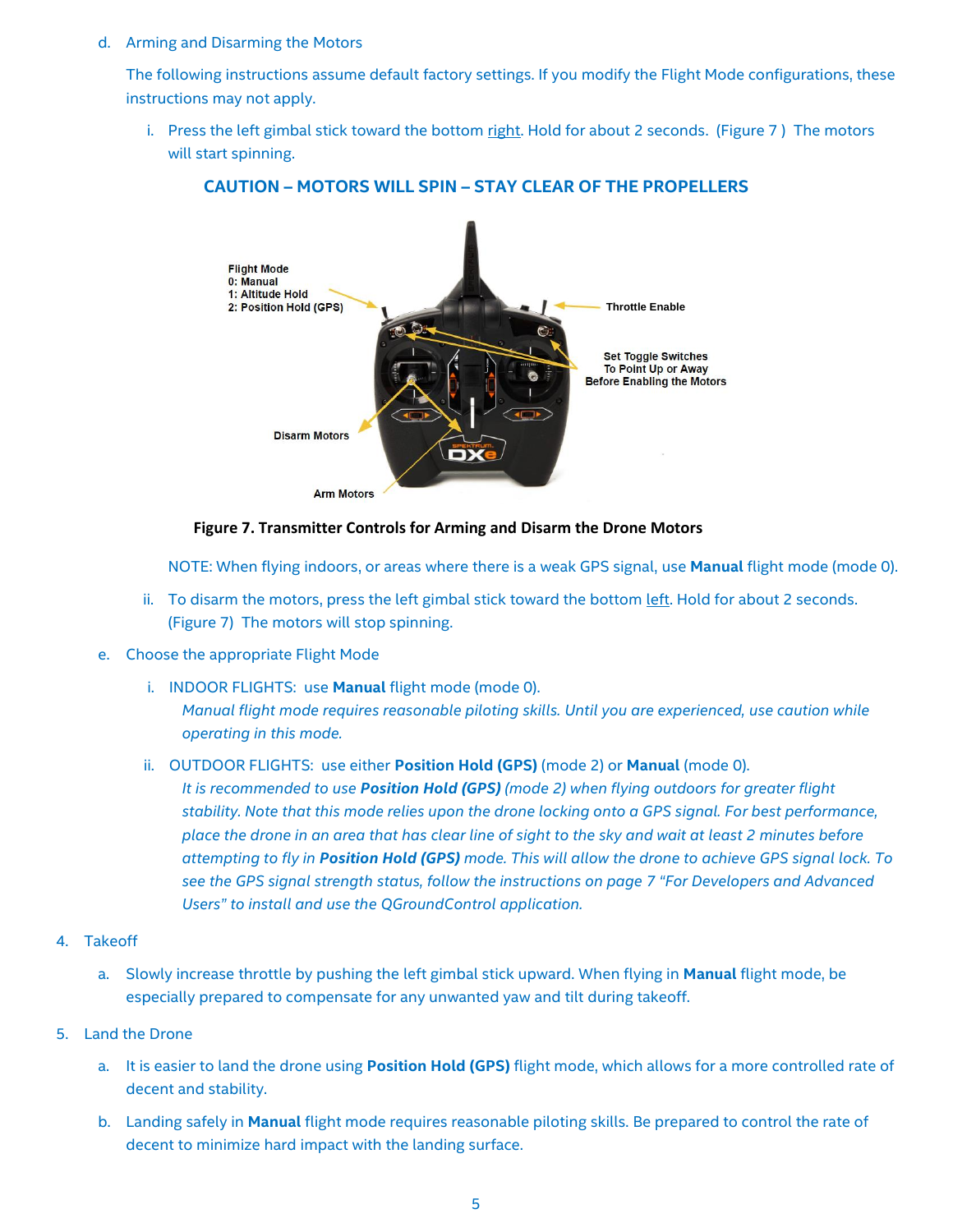# 6. Automated Landing (Optional)

- a. The drone is pre-programmed at the factory to RETURN TO HOME if communication between the remote control transmitter and the drone is lost. RETURN TO HOME is an automated landing procedure that will fly the drone from wherever it is when the transmitter's signal was lost back to the location from where it first took off, subject to remaining battery power.
- b. You can force this procedure by turning OFF the remote control transmitter while the drone is in flight. Turning ON the transmitter will allow you to regain communications with the drone.
- c. This feature may not be available if you make changes to the Flight Modes programmed at the factory.

# 7. Turn OFF / Power Down

- a. Always turn OFF the drone before turning off the transmitter.
- b. Press and hold the power button (Figure 5) on the drone for approximately 5 seconds until the blue LEDs blink (3 times). About 10 seconds later, the drone will power OFF. During these 10 seconds, the embedded Linux operating system is performing a graceful shutdown.
- c. You may now turn OFF the remote control transmitter.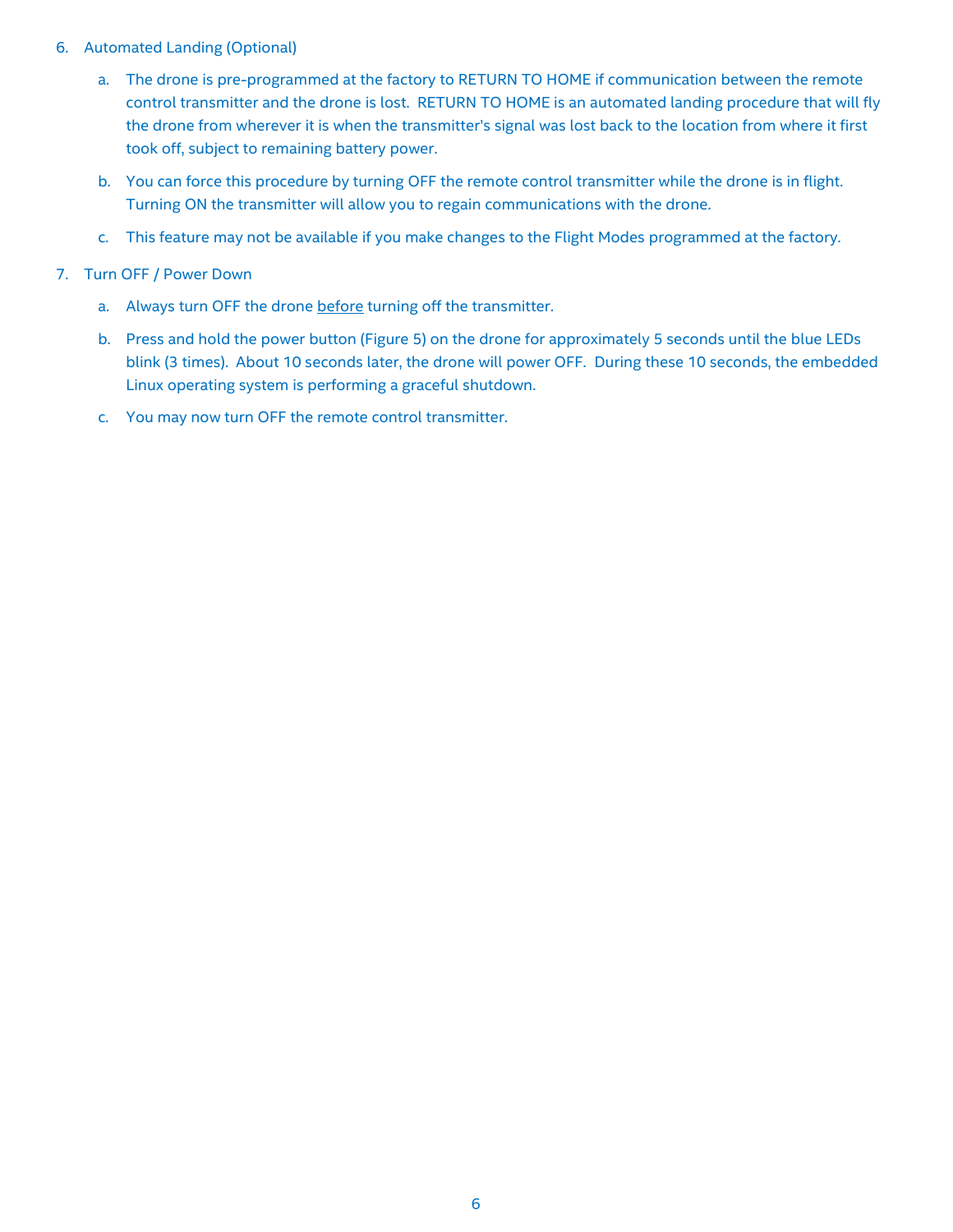# **TIPS**

After turning ON the drone, wait at least 30 seconds before attempting to turn OFF the drone. This includes turning OFF the drone either by pressing the power button or by disconnecting the battery. By waiting for at least 30 seconds, the system should have enough time to load all software components, reducing the risks associated with an unexpected shutdown.

# **TROUBLESHOOTING**

These troubleshooting tips are for basic usage. For additional troubleshooting tips, please visit the Intel Aero Platform Community Support Forum **https://communities.intel.com/community/tech/intel-aero**

| The GPS antenna mast cannot<br>be raised 90° (vertical).                                                                                 | The antenna hinge may be stiff. Be gentle and apply steady pressure to lift the<br>antenna mast. Be sure to slide the antenna base cover away from the base<br>when attempting to raise the antenna mast so that it does not interfere with the<br>hinge.                                                                                                                                                                                                                                                                                                                                                                                                                                                                                                                                                                                                                                                                                                                                                                                  |
|------------------------------------------------------------------------------------------------------------------------------------------|--------------------------------------------------------------------------------------------------------------------------------------------------------------------------------------------------------------------------------------------------------------------------------------------------------------------------------------------------------------------------------------------------------------------------------------------------------------------------------------------------------------------------------------------------------------------------------------------------------------------------------------------------------------------------------------------------------------------------------------------------------------------------------------------------------------------------------------------------------------------------------------------------------------------------------------------------------------------------------------------------------------------------------------------|
| The orange LED on the remote<br>control receiver is blinking.                                                                            | This indicates the remote control transmitter and receiver are not properly<br>bound (paired). To bind the transmitter and receiver, follow the Power OFF<br>procedures outlined in the Getting Started Guide. Then first turn on the drone<br>(receiver). After a few seconds, the receiver's orange LED will begin to blink<br>indicating it is waiting to bind. With the LED blinking, turn ON the transmitter<br>while holding down the black panic/bind/trainer button that is immediately<br>adjacent to the Flight Mode toggle switch on the top-left of the transmitter (see<br>Figure 4). If the binding process is successful, the receiver's orange LED will<br>have a steady orange glow. This binding will be remembered in the future as<br>long as the transmitter is always turned on before the drone is turned on.<br>More information on the binding process can be found in the user guide for the<br>Spektrum SPM4648 DXMX receiver, found online:<br>https://www.spektrumrc.com/ProdInfo/Files/SPM4648-Manual-EN.pdf |
| The orange LED on the remote<br>control receiver is ON and<br>steady, but the transmitter<br>does not appear to control the<br>receiver. | It is possible the receiver is bound to a different transmitter. Follow the<br>instructions for binding (pairing) the transmitter and receiver. Please refer to<br>the troubleshooting tip above.                                                                                                                                                                                                                                                                                                                                                                                                                                                                                                                                                                                                                                                                                                                                                                                                                                          |
| The motors do not arm.                                                                                                                   | Check if the remote control transmitter and receiver are properly bound<br>(paired). If not, please refer to troubleshooting tip above.                                                                                                                                                                                                                                                                                                                                                                                                                                                                                                                                                                                                                                                                                                                                                                                                                                                                                                    |
| The motors arm but the gimbal<br>stick does not control motor<br>throttle.                                                               | Check if the "Throttle Enable" toggle switch on the remote control transmitter<br>is in the "Arm" position. If it is in the "Disarm" position, throttling will have no<br>effect.                                                                                                                                                                                                                                                                                                                                                                                                                                                                                                                                                                                                                                                                                                                                                                                                                                                          |
| Pressing and holding the<br>drone's power button for 5<br>seconds does not shutdown<br>the drone.                                        | Disconnect the battery. Wait at least 30 seconds. Then reconnect the battery.                                                                                                                                                                                                                                                                                                                                                                                                                                                                                                                                                                                                                                                                                                                                                                                                                                                                                                                                                              |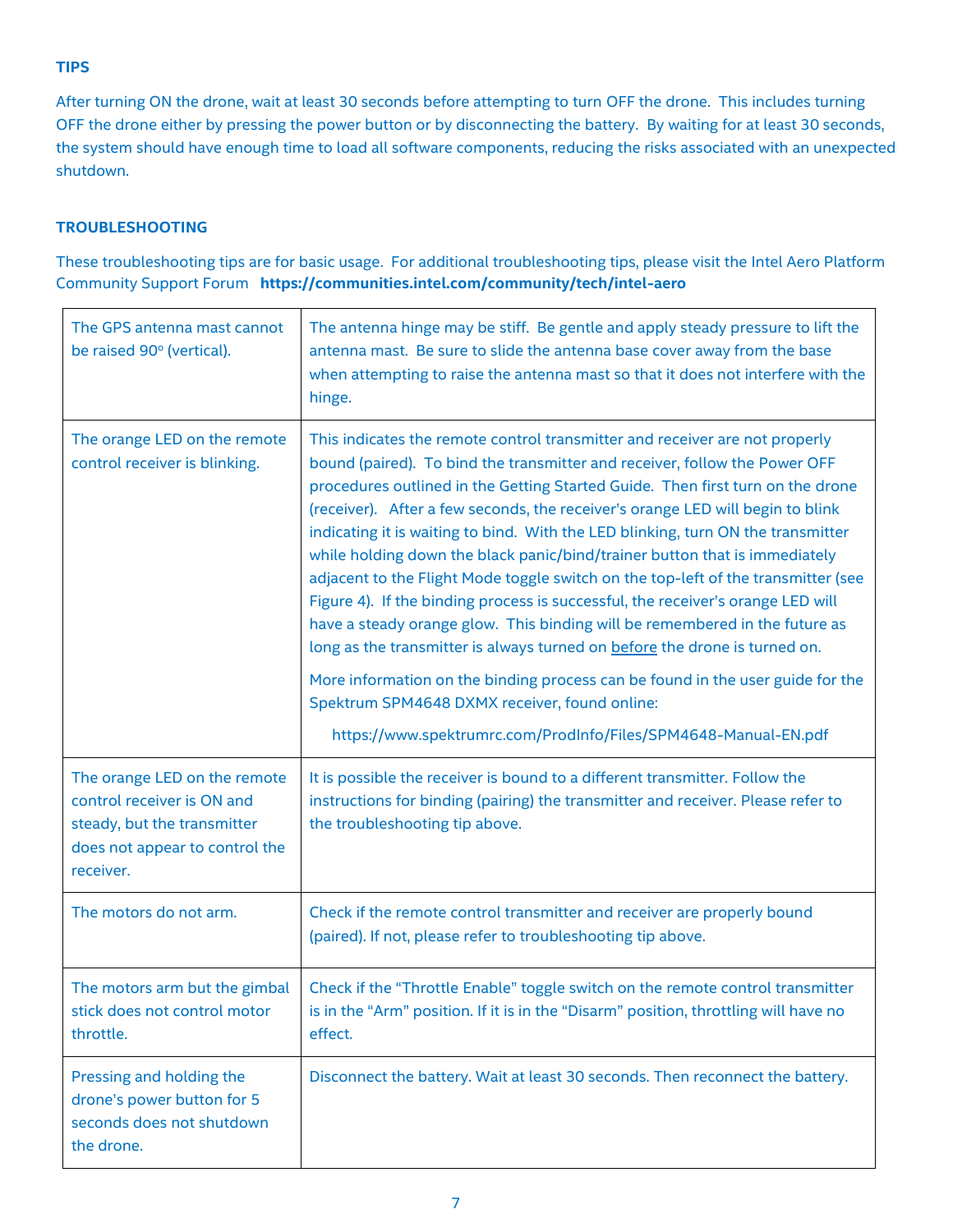# 1. Software Updates

The latest software for the Aero platform, including: PX4\* flight controller software, BIOS, Operating System, and FPGA configuration files, can be found on the following website:

https://github.com/intel-aero/meta-intel-aero/wiki/Upgrade-To-Latest-Software-Release Links to the installation instructions also are on that same website.

2. QGroundControl Application (*qgroundcontrol.com*) – *for calibration, configuration, and telemetry*:

The Intel Aero Ready to Fly Drone was tuned, calibrated, and flight tested before it shipped from the factory. It is ready to fly. Flight performance may improve by calibrating the drone again using the QGroundControl application to take into account modifications made to the drone and for magnetic fields specific to your flight location.

To re-calibrate the drone using QGroundControl:

- a. Download and install the QGroundControl software application (QGC) onto a laptop. The QGC is available on *qgroundcontrol.com*. Please read all instructions and release notes for your laptop's operating system. The Intel Aero Ready to Fly Drone was tested with QGroundControl using a laptop running QGC for Windows\*. Support for the Aero Ready to Fly Drone is available in QGroundControl version 3.1.0 and newer.
- b. Connect your device running QGC to the Intel Aero Ready to Fly Drone using WiFi:
	- i. The WiFi access point SSID for the drone will appear as "CR\_AP\_xxxxx" or "Aero-xxxxx" where xxxxx will be the MAC address of the drone.
	- ii. The passkey for the Aero WiFi access point is "1234567890".
	- iii. Disable any firewall or VPN service on the laptop which is running QGC.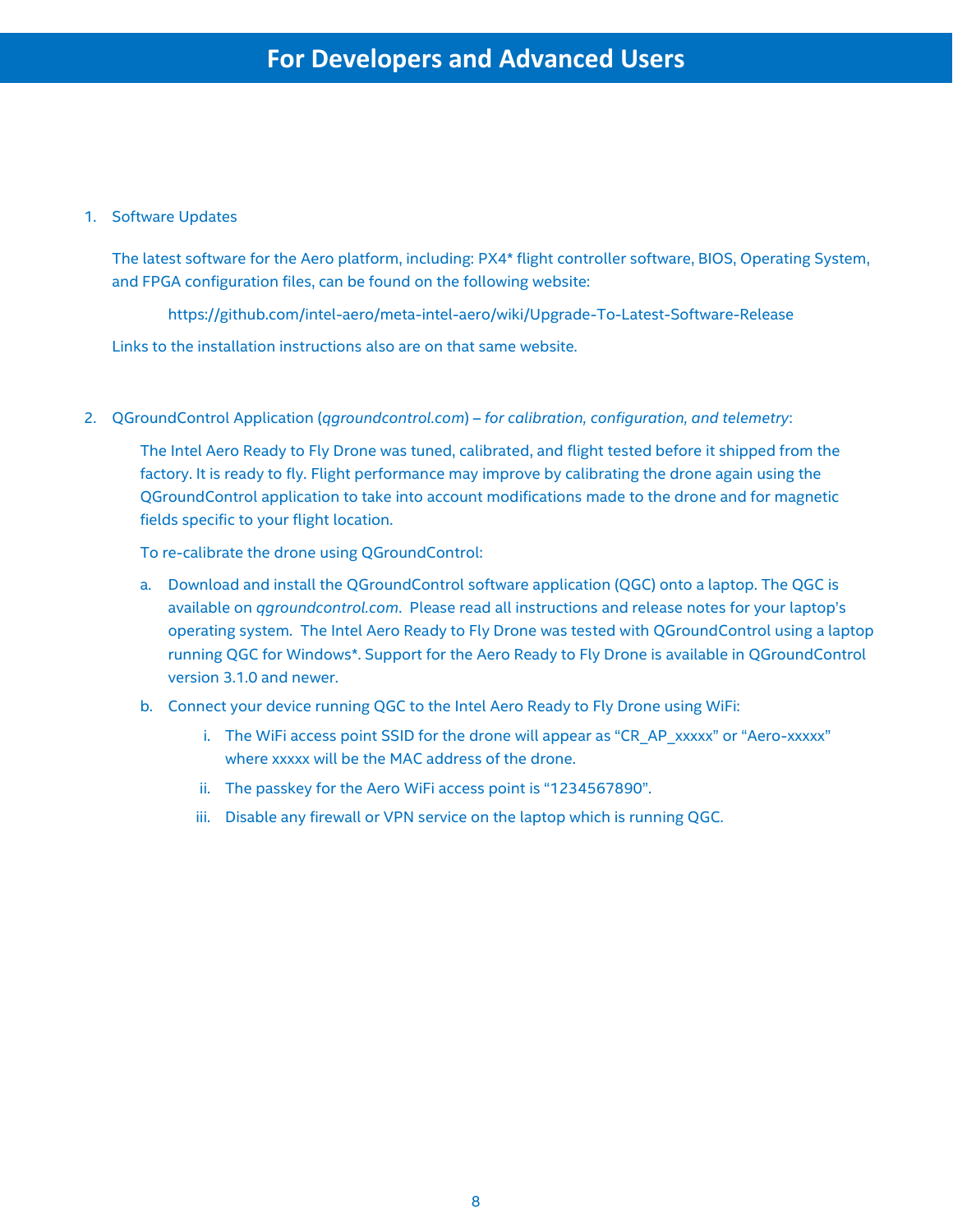|                                                                               | <b>GPS</b> satellite<br>connection status                                               | <b>Drone Battery</b><br><b>Charge Status</b>                                                                                       | <b>Flight Mode</b> |                                    |                                                                                              |                                                                                     |
|-------------------------------------------------------------------------------|-----------------------------------------------------------------------------------------|------------------------------------------------------------------------------------------------------------------------------------|--------------------|------------------------------------|----------------------------------------------------------------------------------------------|-------------------------------------------------------------------------------------|
| Widgets<br>File                                                               |                                                                                         |                                                                                                                                    |                    |                                    |                                                                                              |                                                                                     |
|                                                                               | $\frac{1}{2}$ $\frac{1}{2}$ $\frac{1}{2}$ $\frac{1}{2}$ $\frac{1}{2}$ 100% Manual<br>B. |                                                                                                                                    |                    |                                    |                                                                                              | <b>DFO</b><br><b>DX+</b>                                                            |
| Vehicle Setup                                                                 |                                                                                         | Below you will find a summary of the settings for your vehicle. To the left are the setup menus for each component.                |                    |                                    |                                                                                              |                                                                                     |
| Summary                                                                       | Airframe                                                                                |                                                                                                                                    | Radio              |                                    |                                                                                              | <b>Sensors</b>                                                                      |
| System ID:<br><b>Firmware</b><br>Airframe type:<br><b>BREEZER</b><br>Vehicle: |                                                                                         | Roll:<br>Pitch:<br>Ouadrotor x<br>Intel Aero RTF<br>Yaw:                                                                           |                    |                                    | Compass 0:<br>Compass 1:<br>Gyro:                                                            | Ready<br>Ready<br>Ready                                                             |
| Airframe                                                                      | Firmware Version:                                                                       | Throttle:<br>$1.5.2$ dev<br>Aux1:<br>Aux2:                                                                                         |                    | <b>Disabled</b><br><b>Disabled</b> | Accelerometer:                                                                               | Ready                                                                               |
| Radio<br>$\circ$ $\circ$                                                      |                                                                                         |                                                                                                                                    |                    |                                    |                                                                                              |                                                                                     |
| <b>Sensors</b>                                                                |                                                                                         |                                                                                                                                    |                    |                                    |                                                                                              |                                                                                     |
| Flight Modes                                                                  | <b>Flight Modes</b>                                                                     |                                                                                                                                    | Power              |                                    |                                                                                              | Safety                                                                              |
| Mode switch:<br>Power<br>$\sim$                                               | Flight Mode 1:<br>Flight Mode 2:<br>Flight Mode 3:<br>Flight Mode 4:                    | <b>Battery Full:</b><br>Channel 5<br>Position<br><b>Battery Empty:</b><br>Number of Cells:<br>Unassigned<br>Unassigned<br>Altitude |                    | 4.05 V<br>3.40 V<br>з              | RTL min alt:<br>RTL home alt:<br><b>RC loss RTL:</b><br>RC loss action:<br>Link loss action: | 30.0 <sub>m</sub><br>10.0 <sub>m</sub><br>0.5s<br>Return to Land<br><b>Disabled</b> |
| Click on each "component" along the                                           |                                                                                         | Green dots indicate that setup has                                                                                                 |                    |                                    | Set battery parameters in "Power" tab                                                        |                                                                                     |

**been completed successfully**

**Set battery parameters in "Power" tab to enable accurate battery meter** 

**Figure 8.** QGroundControl application running on a laptop

- c. To perform the calibration process (refer to Figure 8):
	- i. Once the laptop which is running QGC connects to the Intel Aero Ready to Fly Drone, select Airframe component along the left-hand side. *QGC ver 3.1.0 or later will identify the airframe as "Intel Aero RTF" while older versions will identify as a custom airframe.* Select "Apply & Reset".
	- ii. After QGC resumes from reset and reconnects to the Intel Aero Ready to Fly Drone, go through the sensor and radio calibration process.
	- iii. After calibration, the Summary screen should show green status indicators in each tile as shown in Figure 8.
- d. If you wish to monitor the drone's battery status in QGC, you will need to update the drone's battery characteristics in the QGC application. This will require a connection to the drone using a USB cable. Details are available on *qgroundcontrol.com* website.

# **Find detailed instructions how to use the QGroundControl application on the** *qgroundcontrol.com* **website.**

3. Modifying Flight Modes

**left-hand side to setup your vehicle**

The Flight Mode toggle switch (Figure 4) is pre-programmed to

# **0**: **Manual 1**: **Altitude Hold 2**: **Position Hold (GPS)**

These modes are recognized by the PX4 flight control software. It is recommended to use **Position Hold (GPS)** flight mode (outdoors only) until you become familiar with the flight characteristics of the Intel Aero Ready to Fly Drone. For indoor flights where GPS is not available, the Flight Mode switch must be set to **Manual** flight mode. Other PX4 flight modes can be programmed using the QGroundControl application (*qgroundcontrol.com*).

PLEASE NOTE: Once you have made any modifications to the Flight Mode settings, the default features and factory settings which are assumed in this guide will no longer apply.